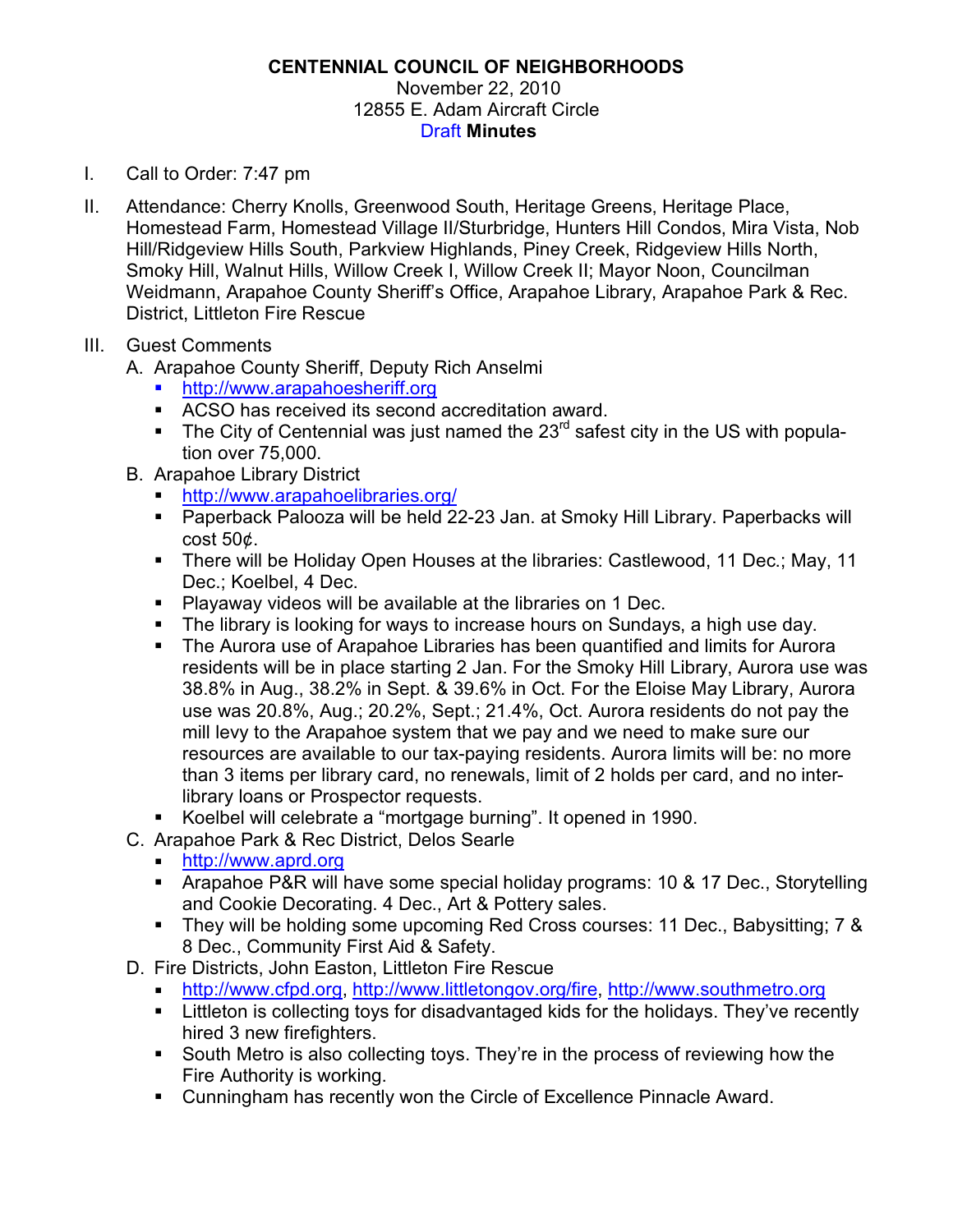- E. Cherry Creek Schools, not present
	- ! http://cherrycreekschools.org
- F. South Suburban Park & Rec District, not present
	- ! http://www.SSPR.org
- G. City of Centennial
	- ! http://www.centennialcolorado.com
	- ! Mayor Noon:
		- o Applications are being accepted until 24 Nov. for positions on the City's finance committees.
		- o Twice as many people attended the Streets at SouthGlenn tree lighting ceremony as last year.
		- o IKEA is now putting up their iconic blue wall panels.
		- $\circ$  The 2011 budget was approved taking \$1 million from reserves to add to capital improvement for roads projects.
		- o Work is progressing on the completion of the Cherry Creek Trail.
		- o E-College has moved into one of the office buildings at SouthGlenn.
		- o LifeTime Fitness has scheduled its Grand Opening for 9 Dec.
		- o The City Council approved the establishment of a Centennial Senior Commission to advise the City Council on issues of importance to our senior community. It will have 9 members.

# III. CenCON Business

- A. President's Report, none
- B. 1<sup>st</sup> Vice President's Report, Andrea Suhaka
	- $\circ$  AS reported that she's working on one new member and several old members that have not yet renewed.
- C. Minutes, Andrea Suhaka
	- $\circ$  A motion was made, seconded, and passed unanimously to approve the minutes as emailed. (Doerr/Wells)
- D. Treasurer's Report, Don Strickland

| <b>Previous Checking Account Balance</b><br>Deposits: Dues/FoxRidge | S | \$1437.67<br>30.00 |
|---------------------------------------------------------------------|---|--------------------|
| <b>Expenses: Admin Expenses</b>                                     |   | 0.00               |
| <b>Current Balance</b>                                              |   | 467.67             |
| <b>Previous Savings Account Balance</b><br>Income: Interest         |   | \$2191.10          |
|                                                                     |   | \$2191.10          |

- o Note: The two above accounts are located at First National Bank, 7777 E. Arapahoe Rd
- IV. Plans, C.J. Whelan, 2<sup>nd</sup> Vice President
	- ! Village at Centennial, FDP and Replat Application, AlloSource
	- **Golden Corral FDP and Centennial Center Filing #4, Final Plat**
	- ! Comments for these cases will be covered in a separate file.

Please inform Andrea Suhaka, 303-770-0058 or standy@ecentral.com, of changes in your CenCON Representative or Association President/Chair.

# **Next Meeting: January 24, 2011**